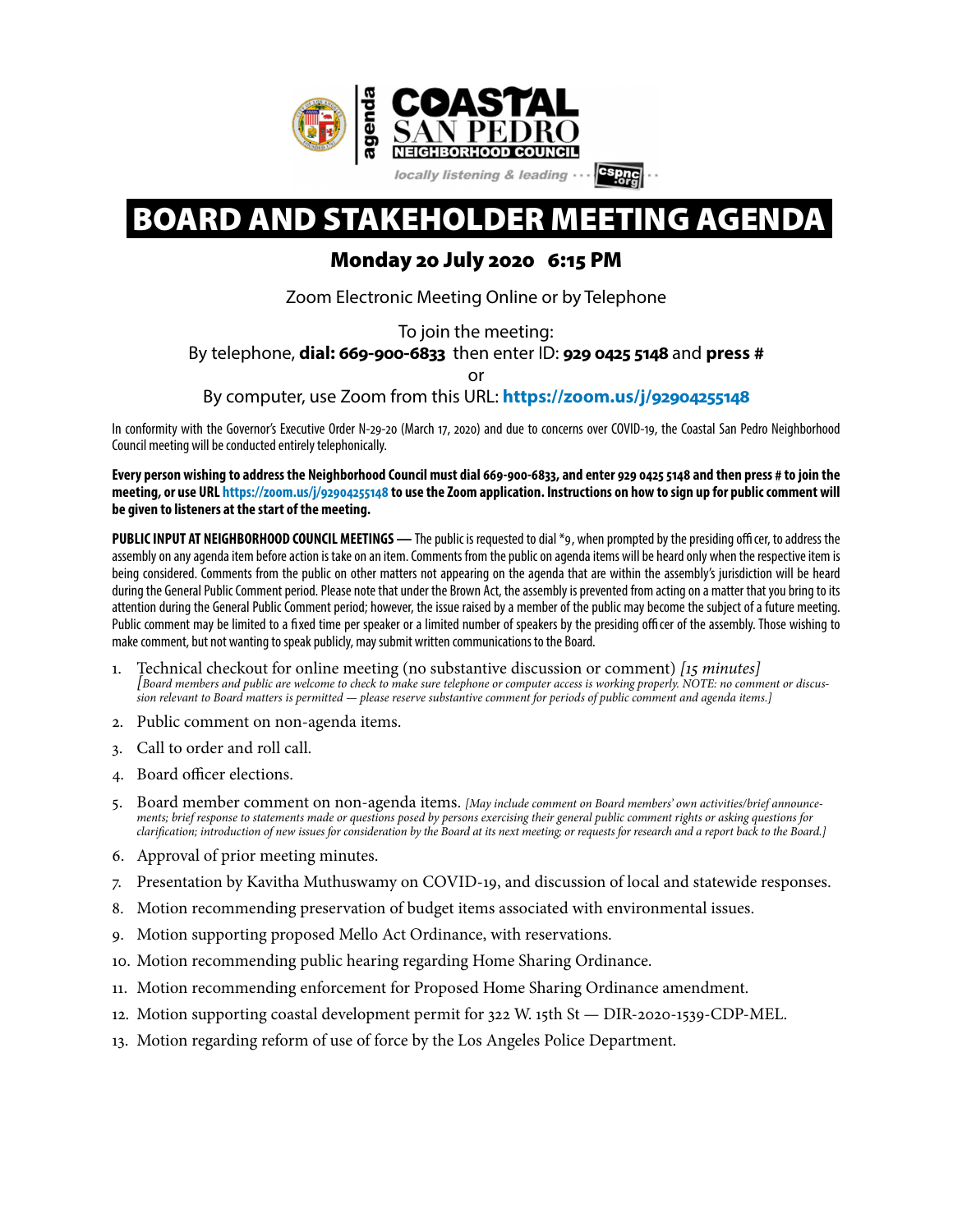- 14. Appointments of all committee officers, committee members, card holders, second signers, community impact statement flers, agency liasons, and other Board representatives, including but not limited to: Appointing Carmenza Adams to the following committees: Administrative Operations, Communications, Emergency Preparedness & Public Safety, Environment & Sustainability, and Port; and Appointing Jose Vargas as a member of the LGBTQ+ Alliance of Neighborhood Councils.
- 15. The Coastal San Pedro Neighborhood Council shall adopt the proposed Budget for the 2020-2021 fiscal year, as well as the Neighborhood Council Administrative Package.
- 16. Treasurer's report.
- *Budget and Finance (Consent Calendar)* 
	- 17. Approval of Monthly Expenditure Reports for June.
	- 18. Approval of Monthly Expenses, including approval of Treasurer's payment of all recurring Neighborhood Council expenses including (but not limited to) Lloyd Staffing, The Mailroom, Angels Gate Cultural Center meeting expenses, vendor(s) for meeting refreshments, and office supplies.
- 19. Announcements.
- 20. Public comment on non-agenda items.
- 21. Adjournment.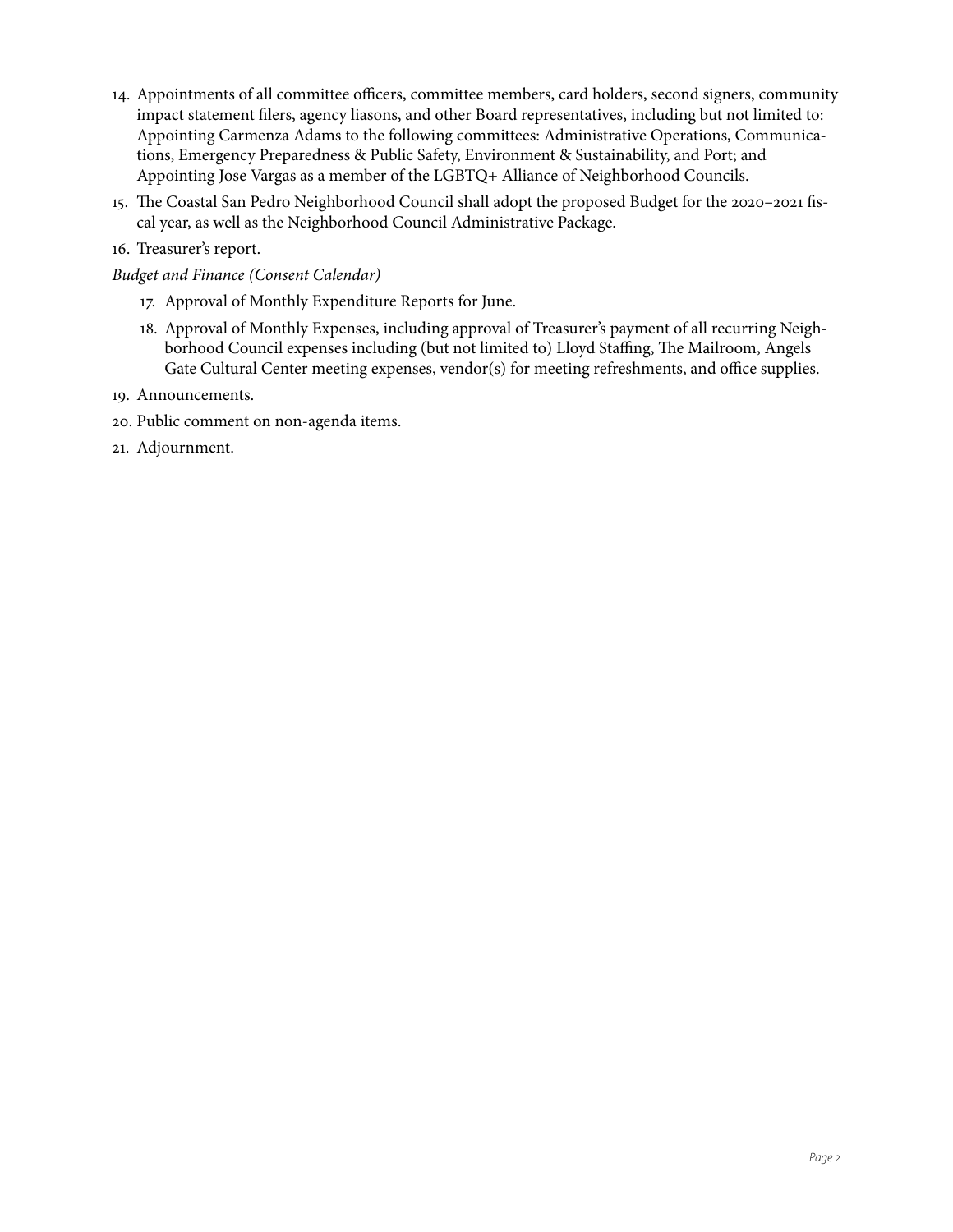#### **8. Motion recommending preservation of budget items associated with environmental issues.**

*Whereas* Los Angeles County residents living in areas with higher levels of poverty and people of color suffer from Coronavirus infection rates and deaths at signifcantly greater numbers than white residents and residents in the wealthier parts of the County.

*Whereas* the most economically disadvantaged areas of Los Angeles and areas with greater racial diversity are the areas suffering the greatest environmental injustices and are located in closest proximity to industrial areas, oil processing operations, and freight transportation.

*Whereas* such areas of environmental injustice suffer higher per capita rates of asthma, cardio-pulmonary disease, cancer, and other medical conditions known to increase Coronavirus infection rates and morbidity.

T*erefore be it resolved,* the Coastal San Pedro Neighborhood Council recommends that our Councilman Joe Buscaino and Mayor Eric Garcetti work to compel the City of Los Angeles to preserve all budget allocations associated with City Agencies directly engaged in environmental issues (including Urban Forestry, Parks and Recreation, Transportation, and the Environmental departments of the Harbor Departments). *(Reference the Council File/Community Impact Statement* 20*-*0692*.)*

*Further be it resolved,* the Coastal San Pedro Neighborhood Council recommends that our Supervisor Janice Hahn work to compel the County of Los Angeles to preserve all budget allocations associated with County offices directly engaged in environmental issues.

*References:* 

1. Los Angeles County Department of Public Health established on May 22, 2020 that "African Americans, Native Hawaiian/Pacifc Islanders, and people living in communities with high levels of poverty continue to have the highest rate of death per 100,000 people for COVID-19 when compared to other groups," at the following rates:

Blacks twice as likely; Latinos 75% greater; and, Native Hawaiian/Pacifc Islander 12 times greater; residents in areas with higher rates of poverty were nearly four times as likely to die of Coronavirus than those living in areas with very low poverty levels.

References: https://www.latimes.com/california/story/2020-05-29/whites-far-less-likely-to-die-from-thecoronavirus-than-non-whites-in-l-a-county;

http://publichealth.lacounty.gov/phcommon/public/media/mediapubdetail.cfm? unit=media&ou=ph&prog=media&cur=cur&prid=2393&row=25&start=1

2. Los Angeles County Department of Public Health Director Barbara Ferrer provided the following updated statistics as reported in the July 11, 2020 Los Angeles Times for every 100,000 residents per the listed category:

Latino residents, 700 per 100,000; Black residents, 400; and white residents, 300.

In areas of higher levels of poverty, more than 1,800 are infected for every 100,000 residents and in wealthier areas, about 600 are infected per 100,000.

For deaths, Latino and Black residents are roughly twice as likely to die from the virus than white residents.

#### **9. Motion supporting proposed Mello Act Ordinance, with reservations.**

#### *Planning and Land Use Committee*

*Be It Resolved that* the Coastal San Pedro Neighborhood Council generally supports the draf Mello Act Ordinance except that we strongly recommend against: 1) any provisions that would allow for the demolition of 100% residential structures for purposes of a nonresidential/commercial mixed use project; and 2) all feasibility analyses except for when the City may be required to determine whether a residential use is still feasible. (Council File 15-0129-S1/CPC-2019-7393-CA)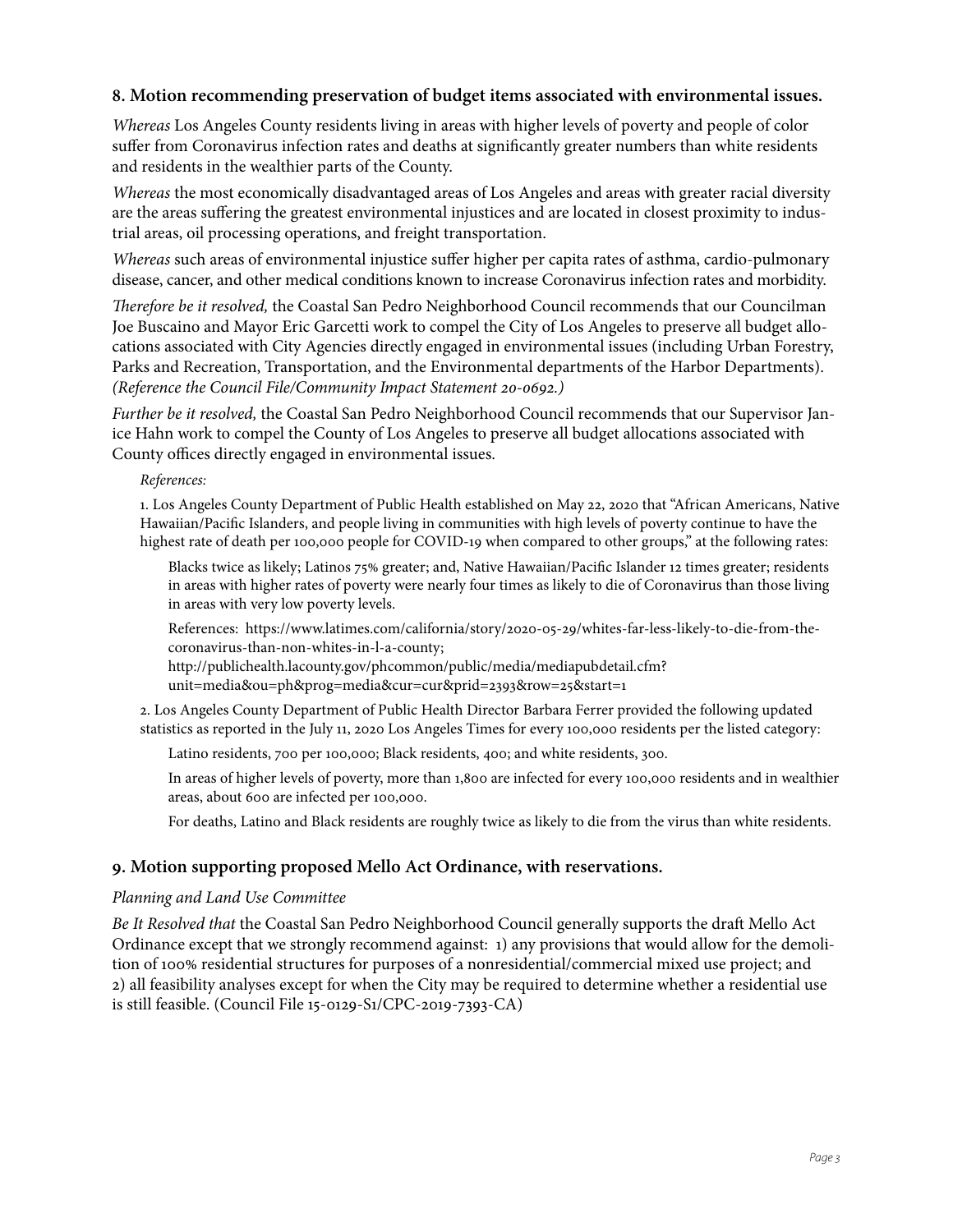# **10. Motion recommending public hearing regarding Home Sharing Ordinance.**

#### *Planning and Land Use Committee*

*Be It Resolved that* the Coastal San Pedro Neighborhood Council strongly recommends that City Planning hold a Public Hearing for the purpose of public input and engagement, including a Q&A period, on enforcement of the Home Sharing Ordinance. (Council File 18-1245/CPC-2020-2762-CA)

### **11. Motion recommending enforcement for Proposed Home Sharing Ordinance amendment.**

#### *Planning and Land Use Committee*

*Be It Resolved that* the Coastal San Pedro Neighborhood Council insists that with respect to the pending Home Sharing Ordinance City Planning implement an adequate enforcement mechanism, as the City Council required in its October 30, 2019 Motion, which states: "I…DIRECT the Department of City Planning to report in 30 days on the enforcement mechanism that would assure that units subject to the Rent Stabilization Ordinance participating in the program are owner-occupied." (Council File 18-1245/ CPC-2020-2762-CA)

# **12. Motion supporting coastal development permit for 322 W. 15th St — DIR-2020-1539-CDP-MEL.**

#### *Planning and Land Use Committee*

*Be It Resolved that* the Coastal San Pedro Neighborhood Council supports the coastal development permit for the project at 322 W. 15th Ave for conversion of a retail structure to an Accessory Dwelling Unit, with one parking space, and asks that City Planning expedite the remaining processing. (Case # DIR-2020-1539- CDP-MEL)

# **13. Motion regarding reform of use of force by the Los Angeles Police Department.**

#### *Administrative Operations Committee*

*Resolved,* the Coastal San Pedro Neighborhood Council urges that governmental entities at all levels (local, state and federal) enact legislation and adopt policies to reform law enforcement agencies to better serve and respect the rights of all individuals in America.

*Be it further resolved,* these reforms include, but are not limited to, the following:

Elimination or modifcation of the qualifed immunity doctrine,

- Establishment of a nationwide registry of law enforcement officers who have been terminated from employment or who have resigned while under investigation,
- Establishment of an early warning system to identify officers who may need more training,
- Requirement for comprehensive reporting that includes both uses of force and threats of force.
- Establishment of a publicly-accessible use-of-force analysis website so that the public can monitor when and how force is used,
- Recurring and frequent training in crisis intervention and de-escalation training,
- Prohibition of the use of chokeholds, strangleholds, and carotid restraints.
- Requirement that officers intervene to stop another officer from using excessive force,
- Requirement that officers do their best to de-escalate situations before using the minimal force required,
- Requirement that officers use a force continuum or matrix that defnes and limits the types of force that can be used to respond to specifc types of resistance,
- Requirement that officers give a verbal warning before using deadly force,
- Requirement that officers exhaust all other reasonable alternatives before resorting to using deadly force,
- Requirement for more comprehensive vetting in preliminary personality evaluation for hiring by law enforcement agencies,

*Be it further resolved,* the Coastal San Pedro Neighborhood urges that governmental entities employing law enforcement officers conduct a thorough examination of the structure, funding, and regulations and policies of their police agencies to determine what additional reforms may be needed.